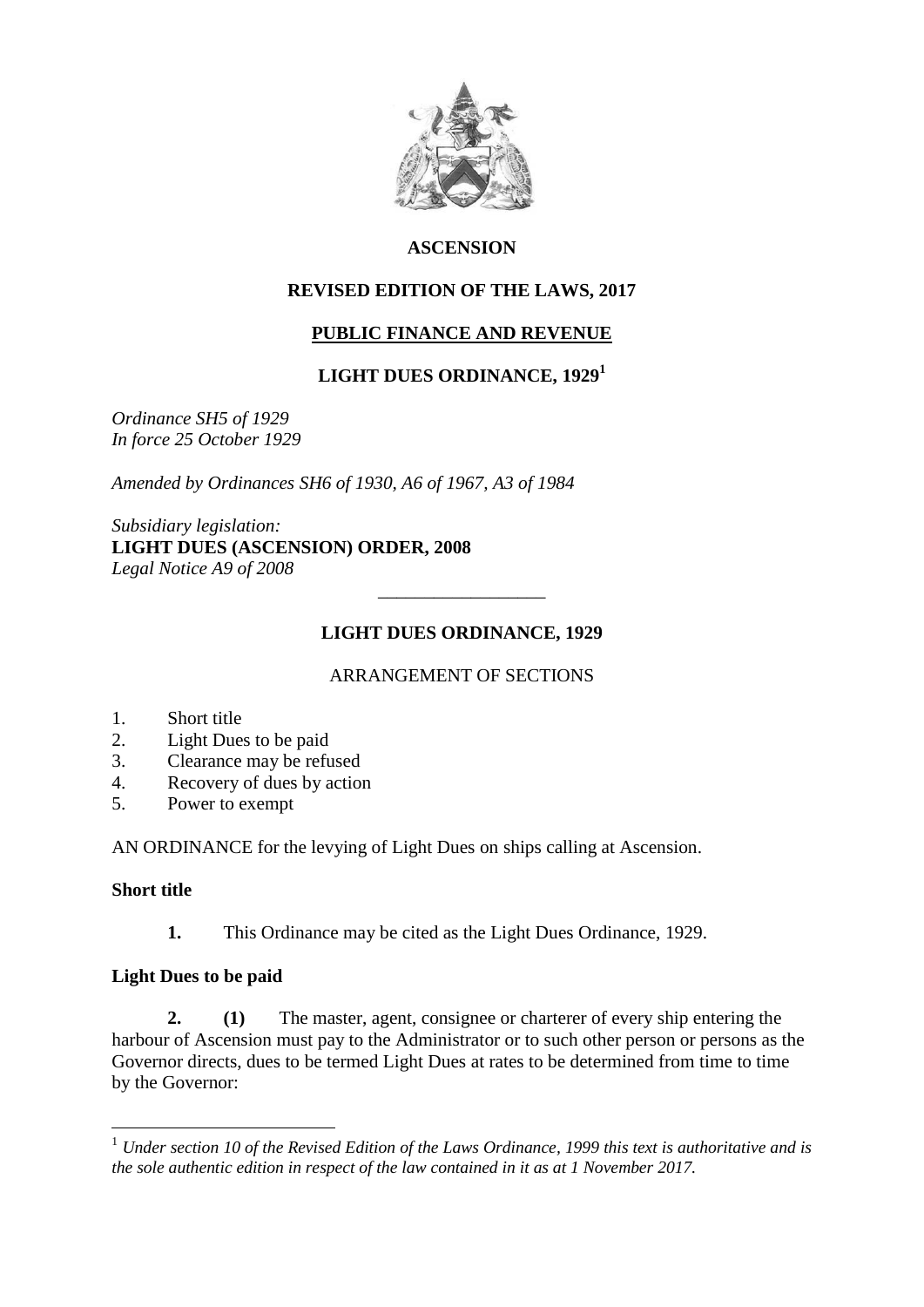- **(2)** The following categories of vessels are exempted from such payments—
- *(a)* Royal Naval Ships including Royal Fleet Auxiliary Ships;
- *(b)* tankers based on Ascension;
- *(c)* troop and supply ships that are unladen on arrival and departure;
- *(c)* public vessels operated by Her Majesty's Army, Navy, Air Force or Coast Guard or the Geodetic Survey of the United States of America.

### **Clearance may be refused**

**3.** The Administrator may refuse clearance to the master of any ship until the dues payable under this Ordinance have been paid or provided for.

### **Recovery of dues by action**

**4.** All dues payable under this Ordinance, and not paid, may be recovered by action against the master or against the owner, consignee or charterer or the agent of the owner, consignee or charterer of any ship.

### **Power to exempt**

- **5.** The Governor may –
- *(a)* make regulations prescribing the person or persons to whom dues are to be Paid and the dates on which they are payable; and
- *(b)* exempt any ship from all or any dues prescribed by this Ordinance; or, if such dues have been paid, order a refund of them.

# **LIGHT DUES ORDINANCE, 1929**

\_\_\_\_\_\_\_\_\_\_\_\_\_\_\_\_\_\_

# **LIGHT DUES (ASCENSION) ORDER, 2008**

(Section 5*(a)*)

# **Citation**

**1.** This Order may be cited as the Light Dues (Ascension) Order, 2008.

# **Light Dues**

**2.** Light Dues at the following rates are to be paid –

|                                              | ( <i>a</i> ) For ships of Register Tonnage up to and |         |
|----------------------------------------------|------------------------------------------------------|---------|
| including 500 tons:                          |                                                      |         |
|                                              | Per hundred tons for each day or part of             | £3.00   |
|                                              | a day                                                |         |
|                                              | Minimum total charge per visit                       | £15.00  |
| $(b)$ For ships of Register Tonnage over 500 |                                                      |         |
| tons:                                        |                                                      |         |
|                                              | Per hundred tons for each day or part of             | £7.00   |
|                                              | a day                                                |         |
|                                              | Minimum charge for each day or part                  | £150.00 |
|                                              | of a day                                             |         |